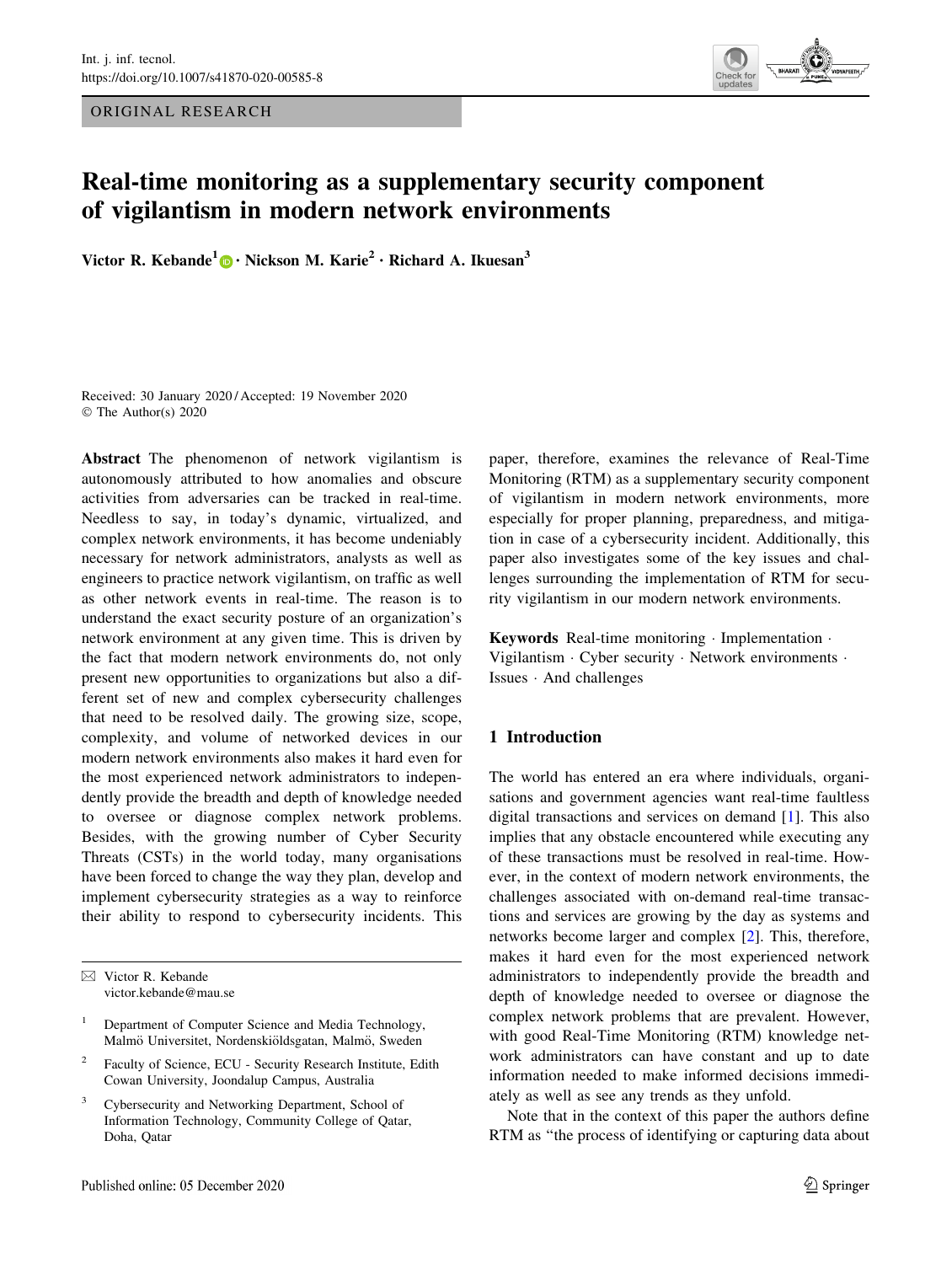|   | Network<br>environment                | Possible<br>causative<br>attacks         | Possible<br>security<br>violations           | Possible mitigation approaches                                                                                                           |
|---|---------------------------------------|------------------------------------------|----------------------------------------------|------------------------------------------------------------------------------------------------------------------------------------------|
|   | <b>SCADA</b>                          | Buffer overflow<br>SQL Injection<br>[43] | Integrity<br>Availability<br>Confidentiality | Apply machine learning approaches to detect unusual behaviours through<br>anomaly detection                                              |
| 2 | Cyber-Physical<br>Systems             | Physical attacks<br><b>DDoS</b>          | Integrity<br>Availability<br>Confidentiality | Client–server monitoring/session monitoring. Monitoring solutions that query<br>servers periodically                                     |
| 3 | Critical<br>Infrastructure<br>Systems | <b>DDoS</b>                              | Availability                                 | Robust and predictive monitoring and monitoring hyper logistics                                                                          |
|   |                                       | SQL Injection<br>Malware<br>attacks      | Integrity<br>Physical<br>tampering           |                                                                                                                                          |
| 4 | IoT Ecosystems                        | Botnet attacks                           | Integrity                                    | Sensor instrumentation and monitoring CPS, exploit logging schemes                                                                       |
|   |                                       | <b>MITM</b> attacks                      | Availability                                 |                                                                                                                                          |
|   |                                       | Identity theft                           | Confidentiality                              |                                                                                                                                          |
|   |                                       | Advanced<br>persistent<br>threat         |                                              |                                                                                                                                          |
|   |                                       | sensor-based<br>attacks                  |                                              |                                                                                                                                          |
| 5 | <b>SDN</b><br>Architectures           | <b>MITM</b>                              | Integrity                                    | Logging/log analysis, network inventory, and parameter analysis of traffic.<br>Acquiring and calculating network parameters in real-time |
|   |                                       | Sensor attacks                           | Availability                                 |                                                                                                                                          |
|   |                                       | Social<br>engineering                    | Confidentiality                              |                                                                                                                                          |
| 6 | Cloud<br>Infrastructures              | <b>DDoS</b>                              | Integrity                                    | Real-time acquisition of data to monitor traffic/telemonitoring systems                                                                  |
|   |                                       | Botnet attacks                           | Availability                                 |                                                                                                                                          |
|   |                                       |                                          | Confidentiality                              |                                                                                                                                          |
|   |                                       |                                          | Authenticity                                 |                                                                                                                                          |
|   |                                       |                                          | Privacy                                      |                                                                                                                                          |

Table 1. key vulnerable areas in MNEs and possible mitigation approaches

faults, failures, performance, health and usage, slow systems among other issues that can cause organisation systems or network downtime and the continuous analysing and evaluating of captured data to help maintain, mitigate and optimize organisations' systems and network availability''.

From this definition, one can infer that increasing network visibility can help network administrators respond to network issues quickly, improves efficiency levels, and even give organisations the ability to spot possible system and network problems swiftly before they impact on key organisation transactions or services. This definition though does not make technological assumptions based on the modern network environment rather it has been inclined towards the technological determinants that cyberspace is modeled in.

As a contribution, this paper presents the importance of RTM as a supplementary security component of vigilantism in modern network environments. However, the paper also explores some of the key issues and challenges surrounding the implementation of RTM for vigilantism in our modern network environments. The objective is to show how RTM can help network administrators, analysts, and engineers respond to security incidents swiftly but also expose the issues and challenges surrounding RTM implementation.

The remaining part of this paper is structured as follows: Sect. 2 briefly presents the background followed by research advances in Sect. 3. Section 4 covers the relevance of RTM as a supplementary security component of cyber vigilantism in modern network environments followed by issues and challenges surrounding the implementation of RTM in Sect. 5. Key vulnerable RTM areas in modern networked environments are discussed in Sect. 6. Section 7 presents a critical evaluation of the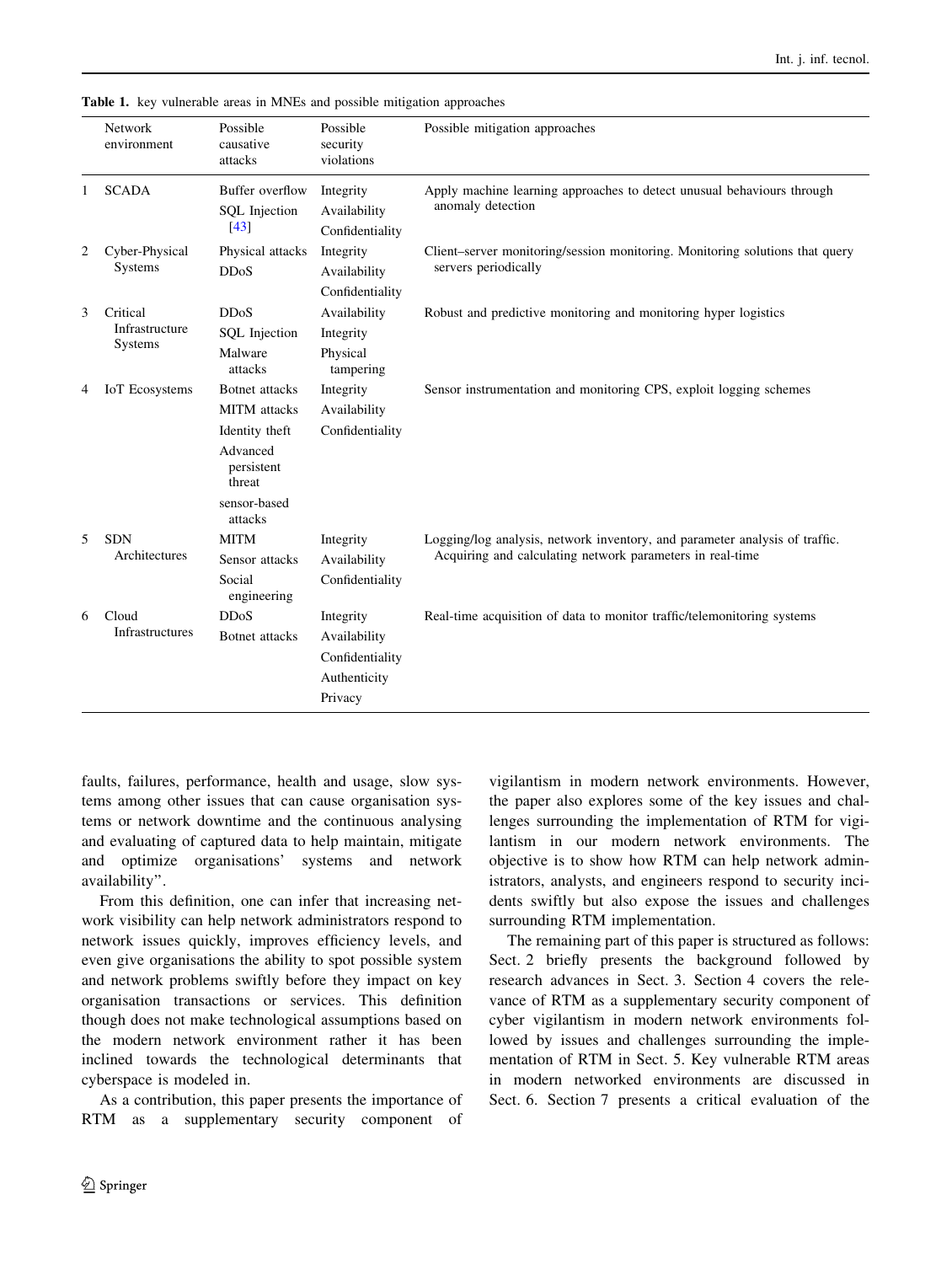propositions in this paper before a conclusion is made in Sect. 8 and make mention of the future research work.

# 2 Related Literature

This section presents a brief background of the following areas: the concept of a Modern Network Environment, Cyber Security Threats, and Real-Time Monitoring.

### 2.1 Modern network environment (MNE)

Traditionally, a network consists of two or more computers that are linked together to share resources, exchange files, or allow electronic communications [\[3](#page-11-0), [4](#page-11-0)]. This definition though has evolved to accommodate new concepts that define the modern network environment as explained in this paper.

A Modern Network Environment (MNE) can thus be defined as a list of many interdependent components that include but not limited to servers, workstations, cloud infrastructure (cloud-based technology, Virtual Machines), instances, configurations, web applications, Supervisory Control and Data Acquisition (SCADA) systems, Software Defined Networking (SDN) architectures, Internet of Things (IoT) devices, the users and other network devices that need to be protected but at the same time allow network administrators have full visibility of their network. Also, MNEs are widely distributed with more bandwidth and buffering characteristics and may also include automation of some of the network activities as well as offer drag-and-drop interfaces. Besides, some of the modern network infrastructures are scalable, resilient, and always on. This makes MNEs have the ability to abstract away the need to know what vendor's equipment is being used hence simplifying the knowledge and expertise network administrators need to have.

MNEs also consider external services and remote users which sometimes need to be connected to the organizations' network daily. Because of their ability to access sensitive information and systems within the organization network, administrators need to have continuous monitoring into what these external services and users are doing, what devices they are accessing or using, what apps are they accessing and if they are using a virtual private network (VPN) and if at all they are following the laid down policies [[5\]](#page-11-0).

Despite all the technological developments, MNEs are still susceptible to cybersecurity threats. Some of the cybersecurity threats affecting MNE are briefly elaborate on in the next sub-section.

#### 2.2 Cyber security threats affecting MNEs

A Cyber Security Threat (CST) is a malicious act by an adversary or a process that seeks to damage data, steal data, or disrupt digital systems in general [\[6](#page-11-0)].The outcomes of any CST may include but not limited to: theft of valuables, electrical blackouts, failure of military equipment, breaches of national security data, theft of sensitive medical data records, disruption of phone/mobile networks, interference with computer networks or paralyse computer systems making data unavailable and many other potential threats to human lives [[7\]](#page-11-0). In MNEs, CSTs are relentlessly quirky, characterized by disguise and manipulation. They constantly evolve to find new ways to annoy, damage, or steal data, disrupt digital systems, or even harm individuals [\[8](#page-11-0)][[10\]\[11](#page-11-0)]. This, therefore, raises the need for network administrators to consider alternative ways of defending their networks. This, scenario motivated the research in this paper to consider RTM as a supplementary security component in modern network environments. The sub-sections to follow briefly explains some of the recent CSTs affecting MNEs.

### 2.2.1 Crypto Jacking

With the distributed nature of our MNEs coupled with the fact that anything can be connected to something, Cryptojacking has emerged as an online threat or malware that hides on a computer or mobile device and uses the machine's resources to "mine" cryptocurrencies [\[19](#page-11-0)]. Crypto-jacking can hijack web browsers, as well as compromise all kinds of devices, from desktops and laptops to smartphones and even network servers and IoT devices. Hackers use crypto-jacking to steal computing resources from their victims' devices to compete against sophisticated crypto mining operations without the costly overhead. According to  $[8, 9][10]$  $[8, 9][10]$  $[8, 9][10]$  $[8, 9][10]$  $[8, 9][10]$  $[8, 9][10]$  this type of attack slows down computer processes, increases electricity bills as well as shortens the lifespan of computing devices. Hackers mostly use malicious links in an email that loads crypto mining code on the computer, or by infecting a website or online advert with JavaScript code that auto executes once loaded in the victim's browser.

#### 2.2.2 Ransomware

This is a form of malware targeting both human and technical weaknesses in MNEs to make critical data and/or systems inaccessible [\[12](#page-11-0)]. This type of malware is delivered through various vectors, including Remote Desktop Protocol, which allows computers to connect across a network, and phishing email [[13\]](#page-11-0) then spreads throughout the network by installing malicious software. In most cases, the hacker usually takes control of a computer or the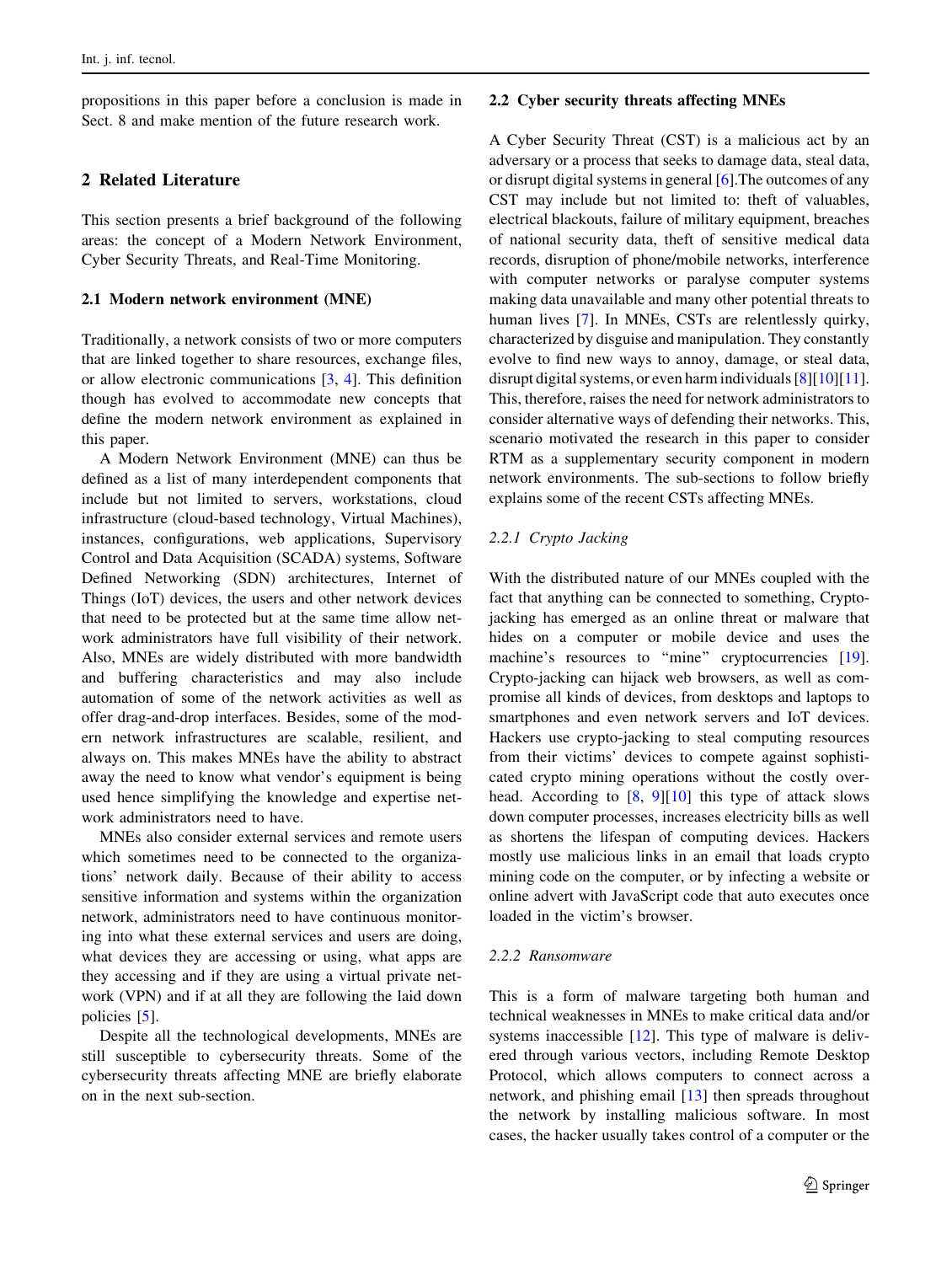networked device, locks its data, and demands a ransom from the victim promising to restore access to the data upon payment. When a compromised system is infected, the ransomware program shows a message requiring payment for functionality restoration. The payment is normally requested in bitcoin and is accompanied by the due date. The attackers use bitcoin transactions because it can anonymize the real culprit of the attack. Once the payment is done, in some cases, the system will be restored to normal. Unfortunately, it may not be 100% the case as some of the systems could be lost forever.

### 2.2.3 Cyber-physical attacks

According to [[14\]](#page-11-0), a cyber-physical attack on critical infrastructure occurs when a hacker gains access to a computer system that operates equipment in a manufacturing plant, oil pipeline, a refinery, an electric generating plant, or other similar infrastructure and can control the operations of that equipment to damage those assets or other property. Knowing that MNEs are dynamic and distributed, cyber-physical attacks are a risk not only for the owners and operators of critical infrastructures, but also for their suppliers, customers, businesses and persons in the vicinity of the attacked infrastructure, and any person or entity that may be adversely affected by it [[14\]](#page-11-0). With cyber-physical attacks, a hacker can disable cameras, turn off a building's lights, make a car veer off the road, or a drone land in enemies' hands among many other attacks that can cause harm.

#### 2.2.4 Endpoint attacks

Endpoints can be defined as points of access to an organisations network which create points of entry that can be exploited by malicious actors. This implies that an endpoint can be an IoT device, a local or remote computing device that communicates back and forth with a network to which it is connected to  $[15]$  $[15]$ . This may also include but not limited to Point-of-sale, industrial control or fixed-function devices, desktops, laptops, smartphones, tablets, servers, workstations among other devices. Endpoints in the context of MNEs are increasingly susceptible to cyberattacks thus making it easier for intruders to get past security measures. Endpoint security, however, is intended to protect these devices from malicious internal and external threats. Some of the biggest endpoint threats are phishing and ran-somware attacks [[16\]](#page-11-0).

# 2.2.5 IoT attacks

of connected devices proliferates, the increase creates additional points of access in a network. More access means more opportunity for unwanted entry points in the networks. This is true of any smart building, but it is especially worrisome in homes where everyone ought to feel safest [\[17](#page-11-0)]. It's fair to say that the proliferation and increased and continued ubiquity of IoT ecosystems has sparked a malicious attackers' renaissance, as most IoT devices require web access or mobile apps for manual control [\[18](#page-11-0)]. This access, in turn, can subvert some security developments of the past decade, exposing bugs that have been dormant [\[17](#page-11-0)].

With the growing number of IoT attacks in the world, many organisations have been forced to change the way they plan, develop, and implement cybersecurity strategies to reinforce their ability to respond to cybersecurity incidents. Hence, the need to consider RTM as a supplementary security component in MNEs. The next sub-section explains more about the concepts of R.

#### 2.3 Real-time monitoring (RTM)

Real-time is a phrase mostly used to refer to the ability of a system to respond to something swiftly so that the response takes place almost at the same time as the event is happening [[19\]](#page-11-0). For this reason, it has become very necessary to analyse real time data in many fields to enable quick reaction to momentary events [\[20](#page-11-0)]. In computer networks for example, if a switch port reports high bandwidth utilization, the network administrator will need to monitor the live utilization statistics of that port in real-time to know whether the problem still exists or not [[21\]](#page-11-0).

RTM, therefore, allows network administrators and engineers to see and respond to network events such as faults, failures, performance, health and usage, slow systems among other issues that can cause organisation systems or network downtime as they occur. The events data and information help them to review and determine the current status of network systems as well as the overall processes and activities executed on the network data in real-time, or as it happens. One key thing about RTM though is that for every command given by the network administrators the data or information returned is considered accurate as at the moment the command was issued and helps them make up to date informed decisions and see trends as they develop.

Some RTM tools can offer administrators with visual insights into the data which is fetched from various sources as well as instant notifications or alerts into specific datadriven or administrator-specified events, such as when some data values go out of range. Relevant data can then be displayed according to priorities and administrator preferences on customizable interfaces using graphs, bar graphs,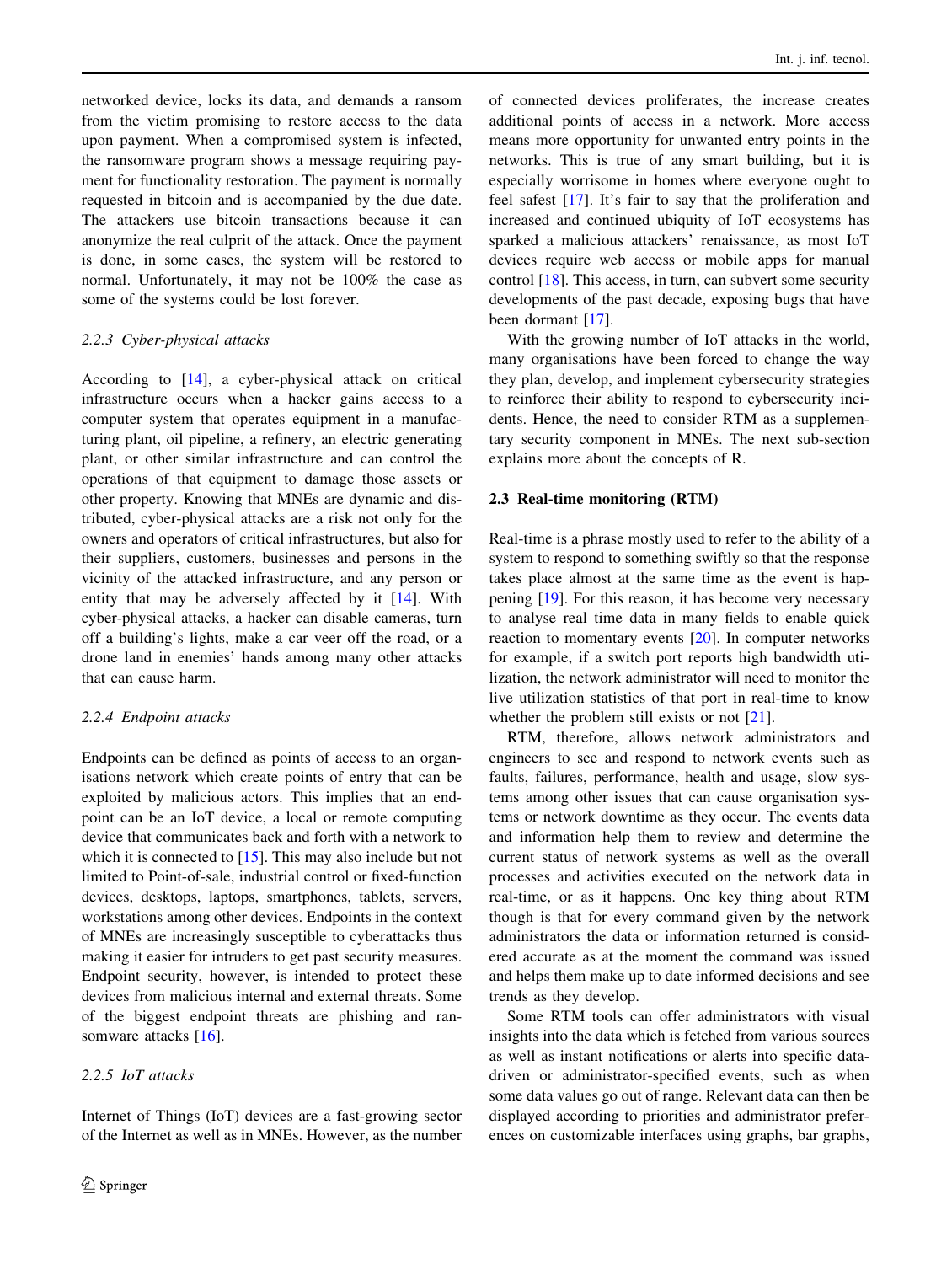<span id="page-4-0"></span>pie charts, or percentages [[20\]](#page-11-0). Research advances in RTM have opened new opportunities and applications in different fields, some of which are discussed in the section to follow.

# 3 Research advances in RTM

To begin with, [\[22](#page-11-0)] state that monitoring network statistics is important for maintenance and infrastructure planning for any network service provider. In this research, they showcase an initial analysis of a general-purpose network monitoring platform for high-speed mobile networks. They then use their developed platform as the basis for performing complex real-time analysis such as application usage behaviour, security analysis, infrastructure planning [\[22](#page-11-0)]. This research was well articulated however, it did not focus on the importance of RTM as a supplementary security component of vigilantism in MNEs as is the case of this paper.

In another research by Sultana and Jairam [\[23](#page-12-0)] argue that networks are growing extensively and managing huge networks is utterly challenging. Besides, they state that monitoring networks form an important part of network management which assists in visualization of the network behaviour in real-time. For this reason, they present in their study a few network monitoring approaches as well as various applications of network monitoring. Their approach, however, was also not geared towards the importance of RTM as a supplementary security component of vigilantism in MNEs [[24\]](#page-12-0) also highlighted in their study that, monitoring is an important concept in network management as it helps network operators to determine the behaviour of a network and the status of its components. They also state that Software-defined networking (SDN) is becoming increasingly popular for network provision and management tasks. It is on these grounds that they survey the tasks and challenges associated with SDN, providing an overview of SDN monitoring developments. Their research was purely based on SDN and not on RTM as a supplementary security component in MNEs.

More research by  $[25]$  $[25]$  proposes the development and implementation of better network monitoring solutions using SDN technologies. This was backed up by the fact that, as the complexity of the networks grows, the requirements for better network monitoring increase, and the traditional tools for network monitoring cannot meet these new challenges.

Another effort by [\[26](#page-12-0)] proposed an SDN-Monitor, which carefully selects switches to monitor to reduce resource consumption. Their research assumed that, with growing services running in clouds, it is critical to defending the services from Distributed Denial of Service (DDoS) attacks. For this reason, they argue that SDN provides a flexible platform for network monitoring and relies on a central controller to ask switches for traffic statistics to get global traffic visibility for security.

There also exist other research works on RTM, however, neither those nor the cited references in this paper have presented insights on RTM as a supplementary security component of vigilantism in MNEs in the way that is discussed in this paper. However, we acknowledge the fact that the previous research works on RTM have offered useful insights toward the presentation in this paper. In the section that follows, we explain the importance or relevance of RTM as a supplementary security component of vigilantism in MNEs which forms the first part of the contribution in this paper.



Fig. 1 Agent in Modern learning Environment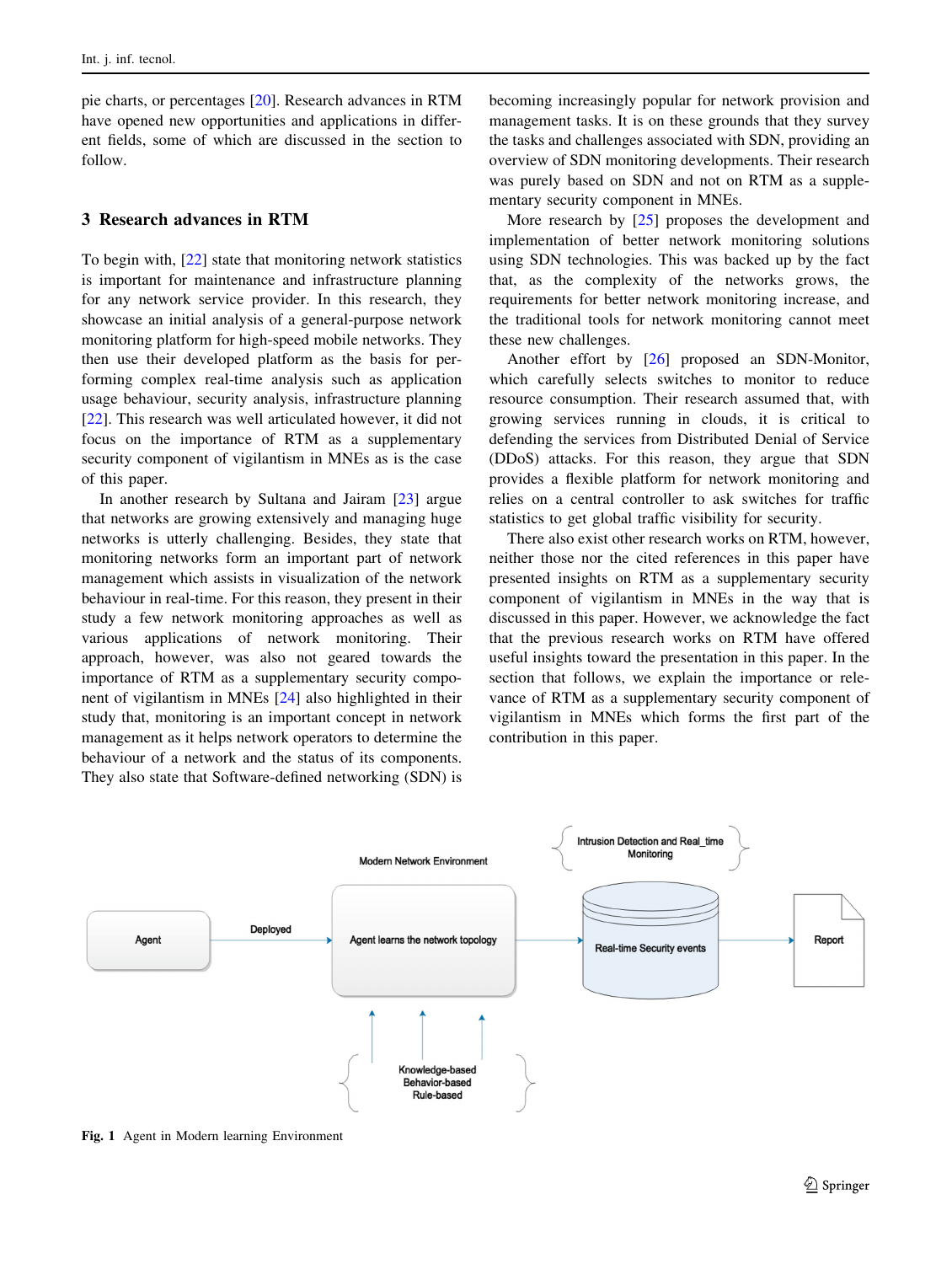# 4 Relevance of RTM as a supplementary security component of cyber vigilantism in MNEs

RTM has slowly become a key component of many organisations' networks. To understand the importance or relevance of RTM as a supplementary security component of cyber vigilantism in MNEs, this section digs deeper into revealing what value can an organisation obtain by considering RTM in its MNEs. Note that the list presented in this section has only what the authors randomly selected from documents and Literature surveys and deemed relevant to this study and does not in any way form a complete and comprehensive list. To begin with, Fig. [1](#page-4-0) shows the need to have a real-time agent in modern network environments so that it can learn the changing nature of networks, which in turn can help in real-time monitoring.

Figure [1](#page-4-0) shows a concept of a real-time agent deployed in a modern network environment that helps to learn the complexity of the environment concerning knowledgebased, behaviour-based and rule-based approaches and forward all that which is learned or the security events in a database based on real-time monitoring. An analysis of the data stored in the database can easily be presented in the form of reports. From this concept, many important and relevant features can be extracted that present new opportunities of interest to different organisations hence contributing to the relevance of RTM in the modern network environment. The list in the sub-sections to follow briefly explain the identified areas of relevance to this study with respect to RTM.

# 4.1 Centralized view of the network infrastructure

With the help of RTM tools in MNEs, irrespective of the networking devices and vendors, the underlying network infrastructure can be abstracted from many applications hence allowing the network administrators to have a single centralized view of everything that is happening in the network. Too many devices and applications without a centralized view can create problems in ways both big and small which could end up with network outages that cannot be traced quickly enough, cybersecurity risks, or even other compliance issues. However, when administrators can visualize the entire network in real-time from the port level to applications, then they can create significant savings in money, time, and other inconveniences as well.

# 4.2 Enhance efficiency: saving on time and resources

Traditionally some organisations use an old strategy that involves "run until it breaks" [\[27](#page-12-0)]. This strategy is based on reactive maintenance and only addressing things or events that are causing an active disruption into the network. Besides, this strategy can increase the cost exponentially. RTM, on the other hand, can help save the time needed by network administrators to manually inspect systems and devices for faults or noncompliance by automating the whole process which also reduces the incidence of human error thus lower costs. Setting priorities can also ensure that critical areas with high risks in MNEs can be addressed before they create more high-cost problems in the network.

# 4.3 Increased productivity

RTM can help keep an eye on all activities taking place in an organisations network environment through automation hence serving to prevent unauthorized transactions or services by identifying them quickly and responding to them swiftly. This implementation in MNEs, therefore, minimises the risks of network downtime giving the network administrators more time to complete other assigned tasks on time hence increasing productivity in the organisation. For people working from remote locations, they can get more work done with access to real-time information than when they must make un-ending calls to the organisation which also takes a lot of time to resolve some simple tasks.

# 4.4 Quick identification and detection of potential security vulnerabilities and threats

Effectively implementation and utilization of RTM can help identify and detect potential security vulnerabilities and threats. This is because RTM can quickly and efficiently help locate most of the problem's source, correlate data, and enable the organisation to swiftly mitigate a problem. Security breaches can cost an organisation a lot of money, but with good RTM one can improve reliability and lower overall support and ongoing maintenance costs. Vulnerability assessment and threat detection in MNEs is one of the greatest reasons for implementing RTM in many organisations.

# 4.5 Strengthen security controls

MNEs are larger and complex with virtualization being introduced in some organisation. Each new component added to the network means more security controls are needed to be implemented and tracked. Manually tracking or monitoring and analysing security controls can be both inefficient and inaccurate. With today's complex and hybrid network environments, having RTM in place can help strengthen security controls, keep up with organisations risk monitoring and compliance audits. This also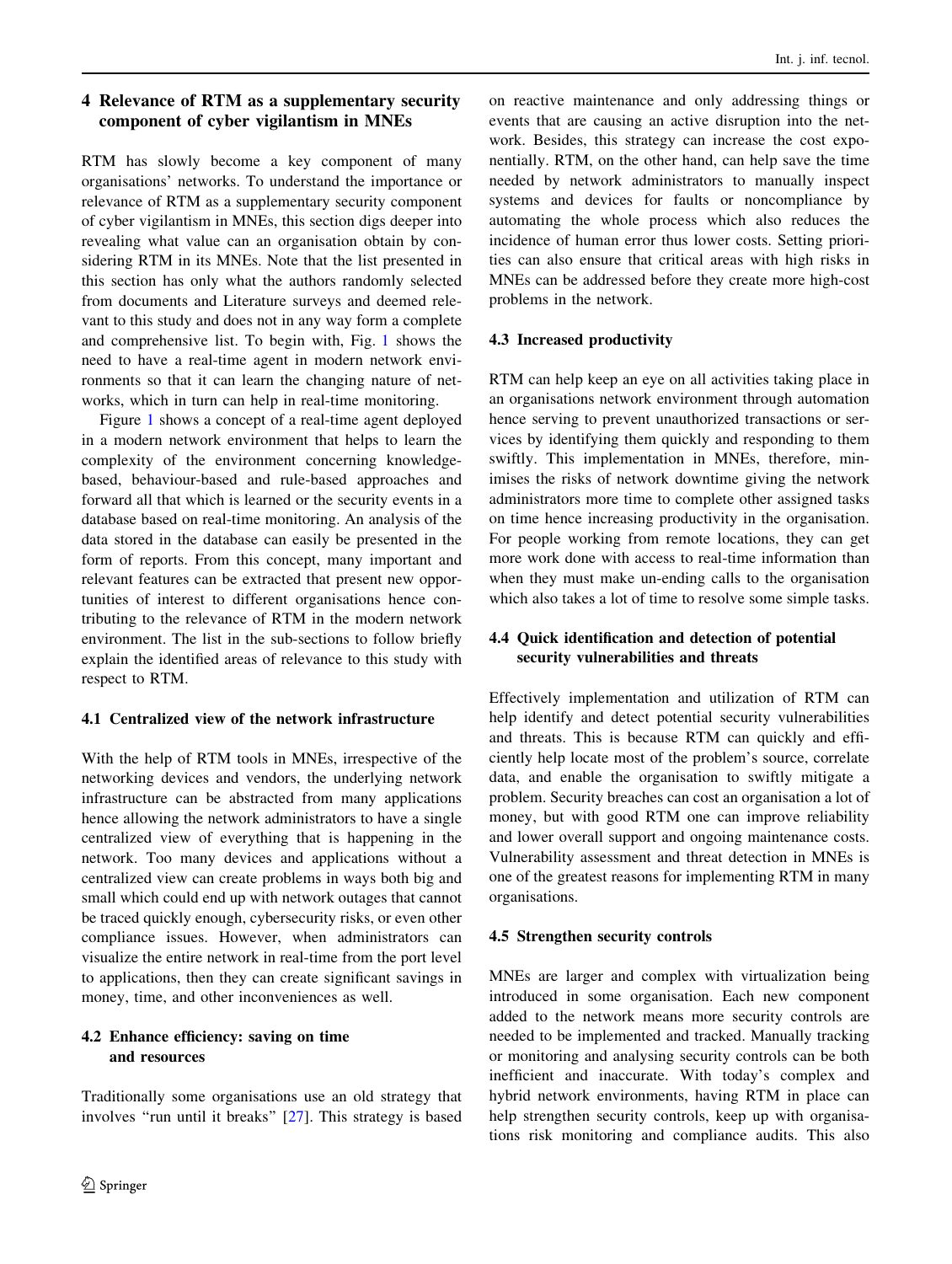means that organizations can streamline auditing and quickly respond to unauthorized transactions with ease. With RTM one can also integrate detective controls, preventive controls as well as reactive controls. According to [\[28](#page-12-0)], detective controls to monitor and compare access and permissions against actual network usage to ensure that monitored activities align with the authorizations granted. Preventive controls, on the other hand, examine policies and peer groups to determine if a problem could potentially arise. If an inconsistency is detected, then reactive controls take over and send alerts to notify the appropriate administrators so the issue can be corrected in real-time, before it becomes a larger risk to the organization.

#### 4.6 Prevent data loss and data leakage

Data loss refers to an event in which important organisation data is lost while Data Loss Prevention (DLP) focuses on preventing unauthorized access, misuse, and illicit transfer of data outside organizational boundaries [[29\]](#page-12-0) DLP offers insight into where data lives and appropriately secures it besides showing real-time controls to detect violations of the data.

With DLP, RTM can be used to monitor organisations data and send an alert about attacker attempts to access any sensitive data as well as to detect and correlate network events that might constitute data leakage. This may also include automatically blocking any actions that violate the organisations security policies, data encryption and other protective actions to prevent end-users from accidentally or maliciously sharing data that could put the organization at risk [[30\]](#page-12-0). Besides, it should also be possible to monitor access to all sensitive files and recording granular usage data such as user, department, file accessed, file type, and operation response time [[29\]](#page-12-0).

#### 4.7 Optimize network performance

Network optimization is the process of making the best or most effective use of network resources in such a way that the network achieves maximum productivity with minimum wasted effort or expense for a given environment. Good implementation of RTM can give network administrators valuable insights into the organisation network's operation thus help them to manage bandwidth utilization, minimize latency, packet loss, congestion, and jitter. Optimizing network performance in MNEs can help observe the network performance and then create customized traffic models which in turn can improve the overall productivity.

#### 4.8 Track network services functionality

With so many network services running on countless devices with different features and capabilities in MNEs, it can be overwhelming to manually monitor all of them. However, with the help of RTM, network services offered using different protocols such as SMTP, POP3, HTTP, TCP/IP, FTP among others can be monitored with ease thus giving the network administrator an easy way to track every single network service functionality.

#### 4.9 Continually improve operations

With modern, dynamic, and complex network environments coupled with the increased cybersecurity threats, continually improving network operations is usually an effort of most network administrators. This helps to improve the functionalities and services offered by the organisations' network and deliver efficiency, effectiveness, and flexibility. However, this can also improve network quality, reduced network maintenance costs, simplified work processes, less waste of network resources, and improved service delivery. RTM can thus be used to monitor network operation and performance remotely and identify violations in real-time for fast remediation, which include but not limited to network security update services.

#### 4.10 Understand the impact of any new changes

Whenever a new thing is introduced into the organisation network, there is always bound to be an impact. With realtime data analysis, administrators do not only get a complete picture of all the activities in a network but also are alerted of any changes or developments as they unfold. This helps them to address any problem promptly. Whichever the scenario, understanding the impact of any new changes in MNEs enables network administrators to quickly and accurately respond to critical issues or requests such as those that impact areas touching on healthcare data, automotive, and aerospace industry.

#### 4.11 Monitor compliance and regulations

It is now becoming almost a must for all organisations to apply the requirements of compliance regulations and standards in all areas of business including the implementation of the Information Security Management System (ISMS) Framework. However, with many industries and government regulations coming into play, regulatory compliance obligations are becoming a challenge to many organisations, even more, challenging to those organisations operating in multiple geographic locations and with lots of staff members. For this reason, a simplified way to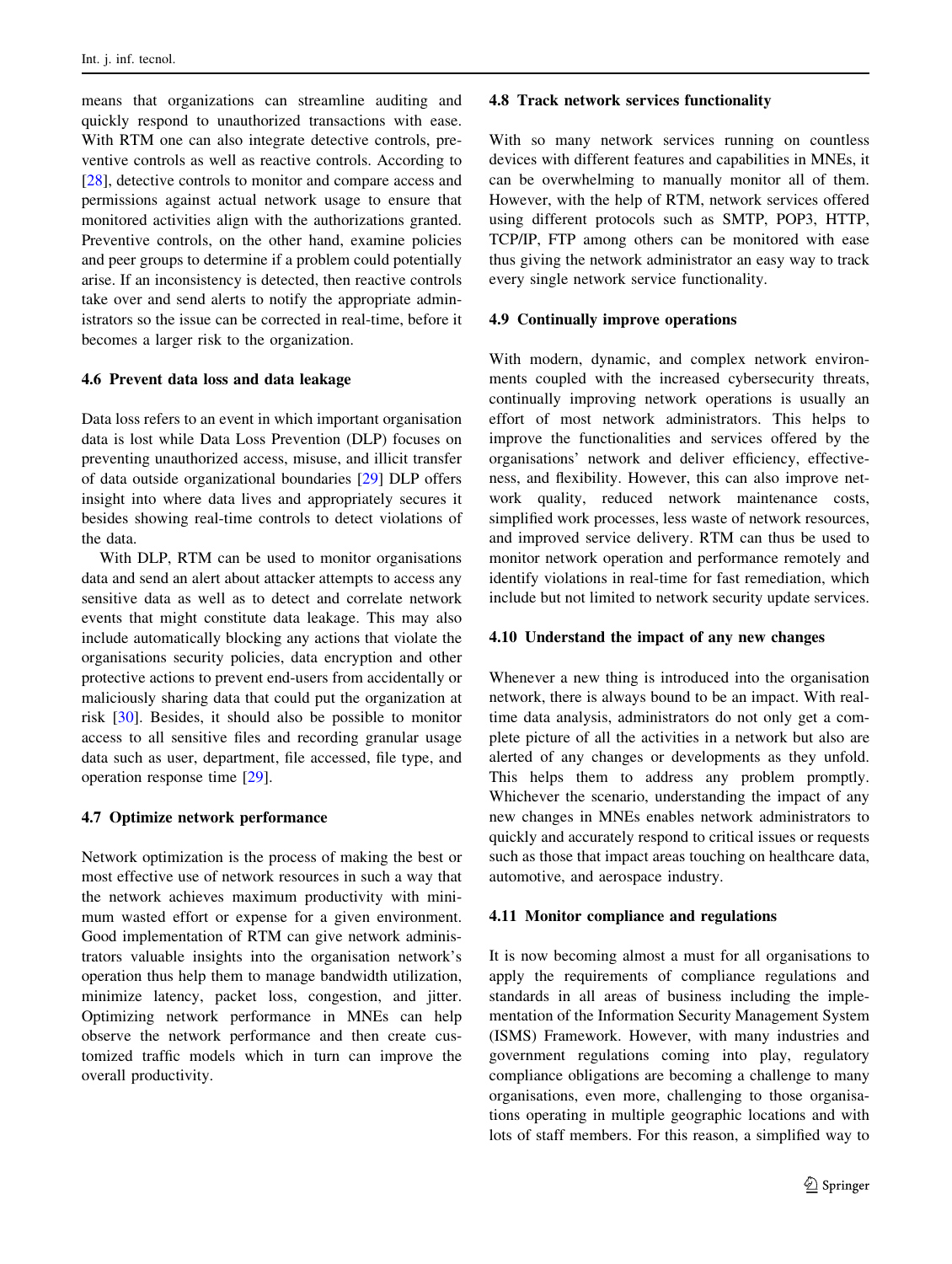

Fig. 2 Overview of the Relevance of RTM in NME

help organisation systems and networks adhere to regulatory compliance obligations could be the use of RTM and reporting tools to alerts organisations in real-time of any compliance policy violations. RTM can also be used to monitor certain issues such as network security and log management requirements imposed by many statutory and regulatory auditing authorities hence avoiding any compliance breach.

#### 4.12 Achieve digital forensic readiness

The readiness of an organization towards addressing digital forensics is a major drive in this current technology driven organizational workspace. Accordingly, studies [\[31](#page-12-0), [32](#page-12-0)], have examined workplace readiness as the ability of an organisation to maximise its potential to use digital evidence whilst minimising the costs of an investigation. Good RTM of network events and gathering of potential evidence for forensic purposes can make the digital forensic investigation process much easier and faster. This is because digital forensic readiness allows an organisation to be properly prepared to handle security incidents and avoid damage and unnecessary costs [\[33](#page-12-0), [34](#page-12-0)]. It is now becoming important to have forensic readiness in MNEs. Having looked at the relevance of RTM, the section that follows discuss the issues and challenges surrounding the implementation of RTM in any given MNEs. A depictive summary of the relevance of RTM as a potentially complementary component in NME is further presented in Fig. 2.

# 5 Issues and challenges surrounding the implementation of RTM

As good as the idea of having RTM implemented in one's organisation may sound, it has its own issues and challenges that organisations must battle with. Some of these challenges are briefly explained in the sub-section to follow.

### 5.1 Cost of hardware and software

Knowing that MNEs are dynamic, distributed, and complex, implementing RTM can be costly especially for small organisations. The hardware or software requirements may be prohibitively beyond reach to many small organisations. Besides, the maintenance and upgrading costs may also be too high for some organisations. With existing network environments integration may also not be simple hence adding up to the cost factor challenge to a different organisation.

### 5.2 Systems integration challenges

If all organisation were to use the same infrastructure and architecture in the world then systems integration would not be so much of an issue or a challenge. Unfortunately, this is not the case for many organisations in the world. Introducing new tools and technology in MNEs must be done with caution to avoid corrupting existing network environments and ensure future changes are taken into consideration. Different network topologies and architecture including different device vendors pause a huge integration challenge in MNEs.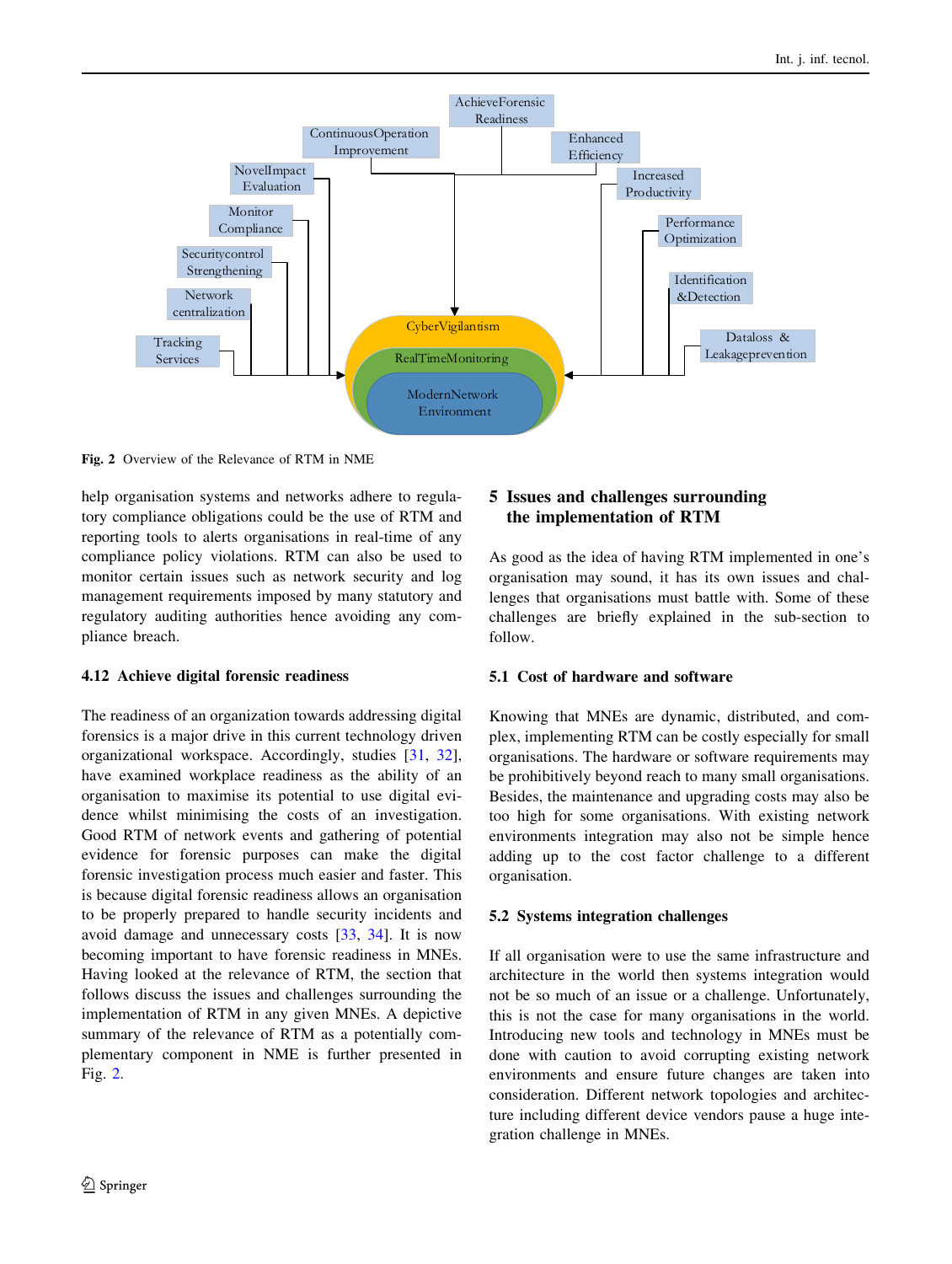

Fig. 3 Perspective of Threat actors and the semantic composition of Challenges

#### 5.3 The traceability of an application challenge

Traceability of an application in MNEs can be very tricky as it involves the capability to trace an application running in your network, its history and its location, and the ability to chronologically interrelate uniquely identifiable entities related to the application in a way that everything is verifiable [[35\]](#page-12-0). A lot of research needs to be done in this area as this is one of the open challenges and problems in MNEs.

#### 5.4 Lack of a cross-domain solution challenge

Complex interconnected systems are now present in MNEs. This, therefore, means that any organisation seeking to update or expand data and information-sharing capabilities in their networks must be able to do so without introducing security vulnerabilities to network. However, this is a big challenge as many vendors do not consider cross-domain solutions during hardware manufacture or software development. In an ideal situation Cross Domain Solution (CDS) technologies are meant to enable organisations to share data and information across physically, logically, and administratively separated networks in a reliable, secure, and interoperable manner. However, CDS creates a big challenge as different networks may have different security policies to address their exposure to different types of threats and levels of risk, and therefore hold differing levels of trust [\[36](#page-12-0)].

#### 5.5 Summary of challenges to RTM implementation

The discussed challenges to the implementation of an RTM in a typical MNE is further summarized in Fig. [1](#page-4-0). The RTM can indeed provide a baseline for the mitigation of the potential threats to the MNE. However, the diverse threat actors within the threat landscape tend to attack the process of MNE integration. Given that the effectiveness of a typical RTM is dependent on the integration-capability of the environment, potential threat actors are, therefore, capable of limiting the implementation of the RTM. This is further illustrated in Fig. 3.

One common challenge to the RTM implementation is the semantics between the individual challenges. For instance, the challenge of the lack of traceability of application can be attributed to two other challenges (obstructive evidence gathering, and the lack of cross-domain solution). These dependent challenges are also the consequence of other challenges as indicated in Fig. 3. This, therefore, implies that an attempt to provide an effective RTM within the current architecture of most MNE would require a redesign of the architectural composition of the MNE. Besides, the inherent configurational limitation of most devices within the MNE can further induce system challenges.

# 6 Key vulnerable RTM areas in modern networked environment

This section shows the key vulnerable RTM areas in MNEs that could cause attacks and respective security violations. However, possible approaches that could be used to enforce RTM are also discussed as is shown in Table 1. The key areas that have been considered represent the vulnerability brought by interconnected modern infrastructures that are susceptible to random attacks. Given the topology of the network and the ever-changing infrastructure, it is the authors' opinion that key areas that are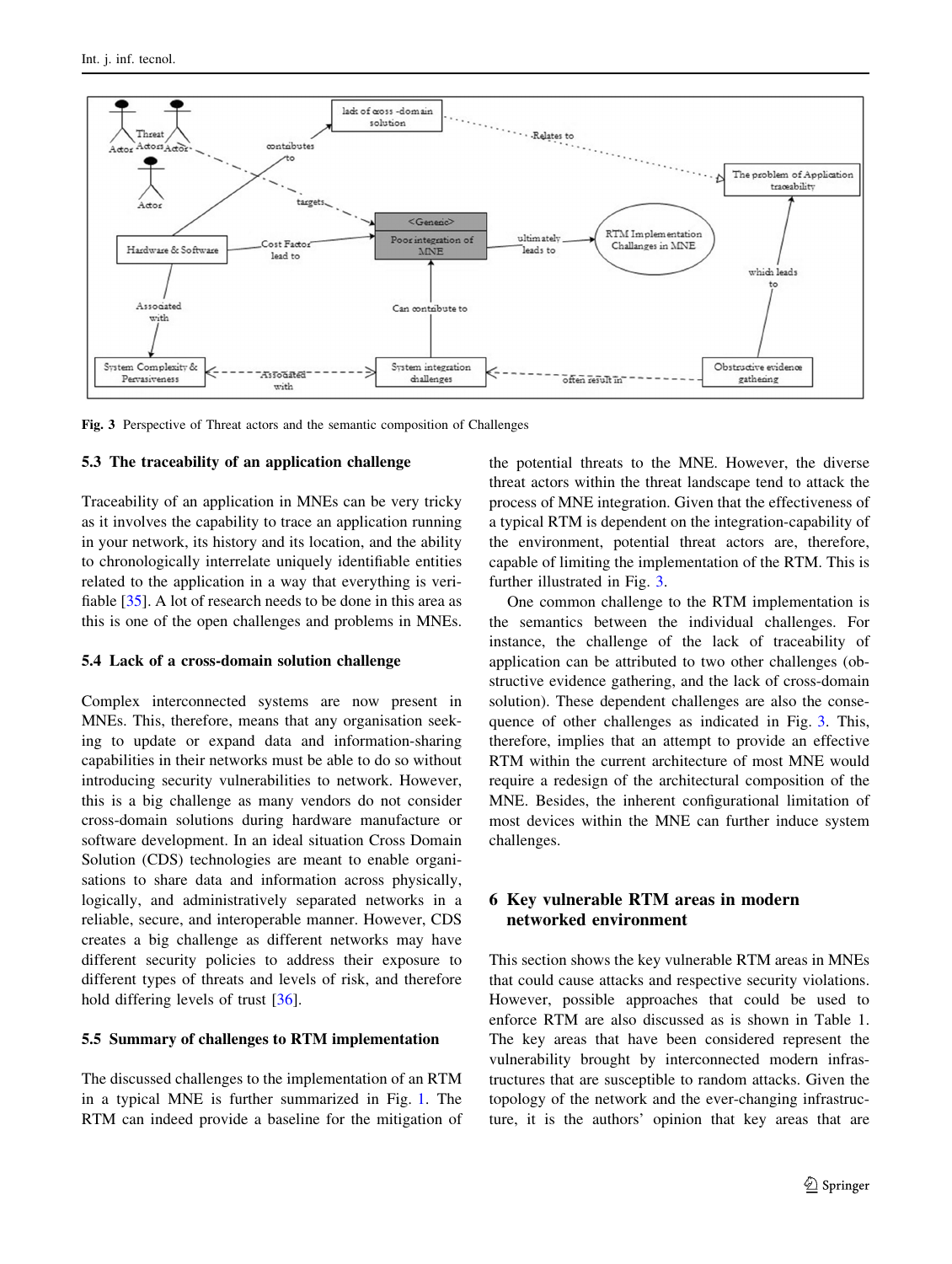![](_page_9_Figure_1.jpeg)

Fig. 4 Severity of Key vulnerable areas of MNE

affected by these attacks could easily be mitigated. In SCADA, for example, the authors have identified buffer overflow and SQL injection attacks that violate integrity (tampering with acquired data), availability, and confidentiality. To mitigate these kinds of attacks using RTM, some machine learning techniques that can statistically analyse these data to detect anomalies can be deployed. Others include Cyber-physical systems that can suffer from physical and DDoS attacks thus violating Confidentiality, Integrity, and Availability (CIA) triad. To mitigate these causative attacks, frequent monitoring of client–server sessions should be enabled. Another important area that is vulnerable is the critical infrastructure systems that can be affected by DDoS, SQL injection, and other malware attacks that violate availability and integrity. Based on these attacks it is important to enforce robust and predictive monitoring and hyper logistics [[37\]](#page-12-0).

Next, are IoT attacks, which have in the recent past become more prevalent and are affected by botnet attacks, Man in The Middle attacks (MITM), identity theft, and Advanced Persistent Threats (APT). The security violation in this context is geared towards the CIA triad. Approaches to counter this include sensor instrumentation, monitoring, and enforcing logging mechanisms.

Other relevant vulnerable environment includes Software Defined Networking (SDN) architectures and cloud infrastructures which normally are affected by MITM, sensor attacks and social engineering aspects while the cloud can be affected by DDoS and botnet attacks. While SDN architectures and the cloud violates the CIA triad, the cloud infrastructures can further violate privacy because of the movement of data. Possible RTM approaches for SDN architectures include Logging/log analysis, network inventory, and parameter analysis of traffic [\[38–40](#page-12-0)]. Acquiring and calculating network parameters in real-time [\[41](#page-12-0), [42\]](#page-12-0) while for the cloud can include real-time acquisition of data to monitor traffic/telemonitoring systems. A summary of the key vulnerable RTM areas in modern networked environments is presented in Table 1 below.

Based on the key aspects that have been highlighted in Table 1, it is important to note that the mitigation approaches that the authors have stated are based on the possible generic approaches that have been used to defend the existing networked environment. While the authors do not beforehand suggest that only these techniques should be applied for all the malicious raids, it is imperative to explicitly say that novel approaches for the ever-changing environment could be used based on the prevailing scenario. Based on the vulnerable areas in MNE, we rank the network environments based on the severity (0–7) of the security violations as is shown in Fig. 4, where 7 is the most severe and 0 is the least severe. In this context SCADA, CPS, IoT ECO and SDN architectures are ranked as least severe with 3 because they violates CIA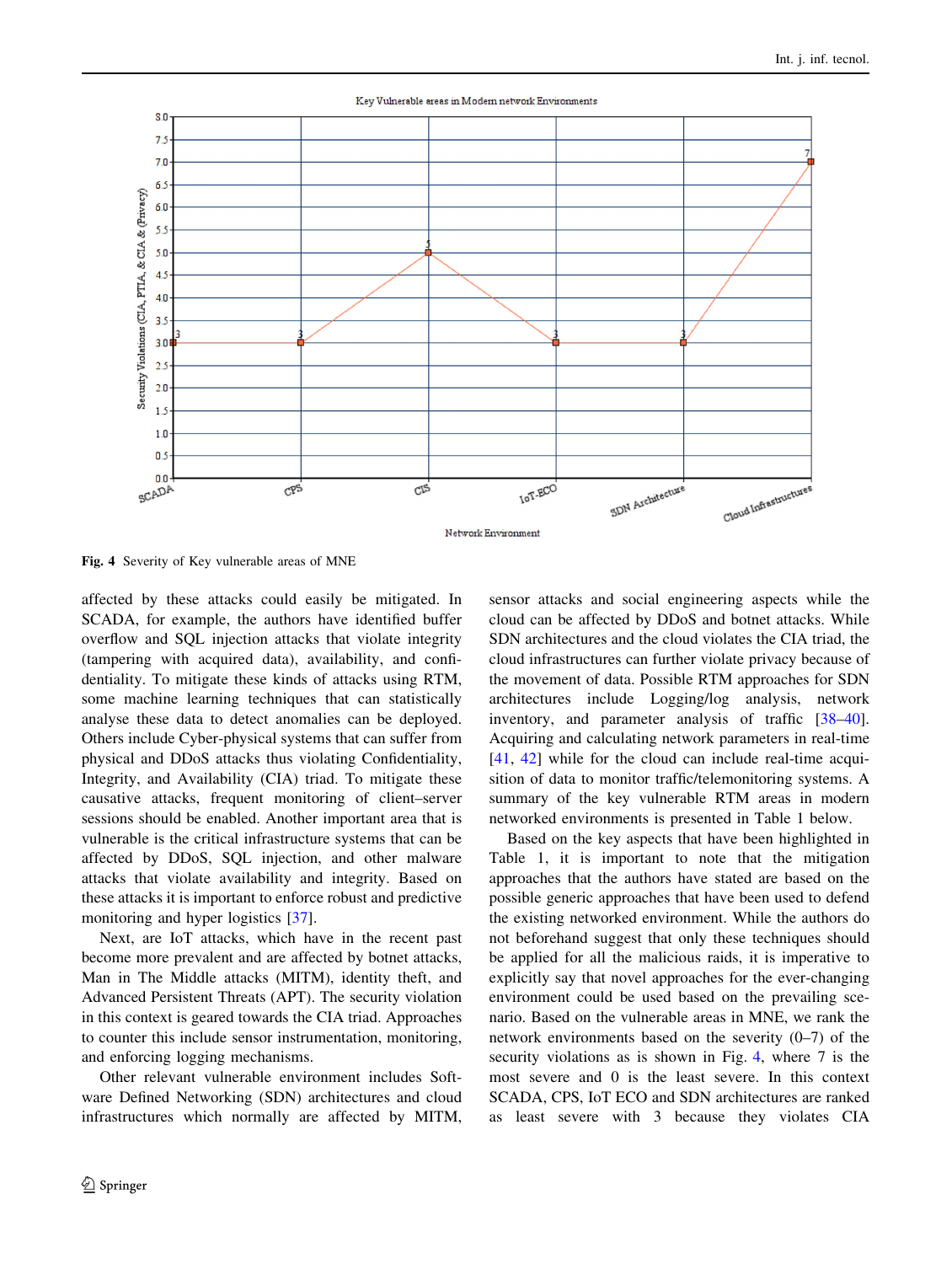respectively. Next, CIS is ranked 5 which is mild severity for it violates integrity, physical tampering and Availability while cloud infrastructures are ranked as 7 because they violate CIAA and privacy.

Having looked at the key vulnerable areas, the next section provides a contextual critical evaluation.

### 7 Critical evaluation of the propositions

A discussion of the suggestions and propositions that have been put forward in this paper is given from a contextual approach in this section. To effectively monitor MNEs, it is paramount to identify key indicators and security events that are contained in the network infrastructure. Of importance in the MNEs is the schema that can be used in the analysis of security events that may affect the operation or the normal running of the networked environment. This, in the long run, may hinder the vigilantism that may help to avert adversarial behaviour. RTM involves, secure monitoring and logging of events, even though sometimes this may be done remotely in some instances. It is important when a correlation between what is conducted remotely and in real-time is mapped in the most effective way possible through dynamic reporting as was previously shown in Fig. [1](#page-4-0). Consequently, numerous activities could be monitored and some of these activities may be denoted as key indicators or beacons that if attacked by adversaries may hinder the full operation of the network infrastructure. Also, it is important to note that important infrastructure supporting cyber-physical systems like SCADA networks may need real-time agents to be deployed so that they can learn the environment in an intrusion detection approach which utilises machine learning approaches to detect more sophisticated attacks.

In the context of this research, the key aspects that need to be monitored range from anomaly detection, real-time threat detection, and other attacks like integrity attacks and sensor-based attacks as is highlighted by [[18\]](#page-11-0). That notwithstanding, most of the current networks have become indispensable and very open to quite a large and increasing number of adversaries. It is imperative to also note that the amount of data that in the recent past is being generated in these networks is massive and this is one of the important factors that necessitate RTM.

Because it is easy for adversaries to camouflage themselves while data is being exchanged, more resilient Intrusion Detection Systems (IDS) should be developed that can address the aforementioned painstaking challenges. The point of concertation in the past has always been to gain physical access to router and firewall logs. However, computing has shifted currently to the edge, and data is handled in a fog-based approach. Mostly, it becomes useful to access these data in real-time as they move across the edge hence the need for Adhoc networking infrastructure to monitor the data while profiling adversaries at the same time. it is also important to check the integrity, confidentiality, and privacy of these data while conducting real-time monitoring. The authors would like to emphasize that a key solution of uncovering and ensuring that the causative attacks that have been mentioned in Table 1 are dealt with, is to employ advanced anomaly detection techniques because the complexity of these attacks changes overnight rendering the network architectures to be exposed to adversaries. Modern advanced machine learning approaches can help one detect malicious activities with some degree of accuracy. Another important aspect worth exploring is network traffic, which at the time of writing this paper is still a contentious issue.

Contemporary techniques of analysing traffic in realtime have not addressed key challenges, i.e. Real-time forensic analysis of data has been proposed as a technique of conducting forensic logging and extracting digital data to see if a potential security incident could be detected in real-time [\[44–48](#page-12-0)]. Regardless of this, a suggestion by the authors is to adopt approaches that are more intelligent, knowledge-based and takes care of the behaviour of the network environment as shown by the agent-based approach in Fig. [1.](#page-4-0) By deploying such an agent, it could easily map the analysed traffic to possible vulnerabilities, while taking into consideration the amount of traffic at the disposal. The advantage of employing the approach shown in Fig. [1](#page-4-0) is that the degree of identifying specific or known attacks, when an incident is detected may be used to develop approaches that exhibit some behaviour, which in the long run is a step toward attack detection.

Because of the foregoing, the authors posit that it is imperative to enforce RTM as a supplementary approach, and identifying the key security events in a network environment should be a point of concern. The data is the key player coupled with robust and more current attack techniques. While this paper has tried to present the networking, environment based on modern cross-cutting and more proliferated environments, it is also important to emphasize that RTM may well be enforced with agents that can interact and learn about the environment. Knowing that the cyber-space has become complicated and not easy to regulate, monitoring it needs real-time approaches. Therefore, if agents are trained to execute this task in real-time to understand the topology of the network infrastructure, then cyber-vigilantism could to some degree be enforced. Whilst diverse variations of RTM is currently implemented in most endpoint intrusion detection and response (EDR) system, the logic of an intelligent cyber-vigilantism presents a next-generation capability for the existing EDRs. Thus, the Authors would suggest a study in this direction,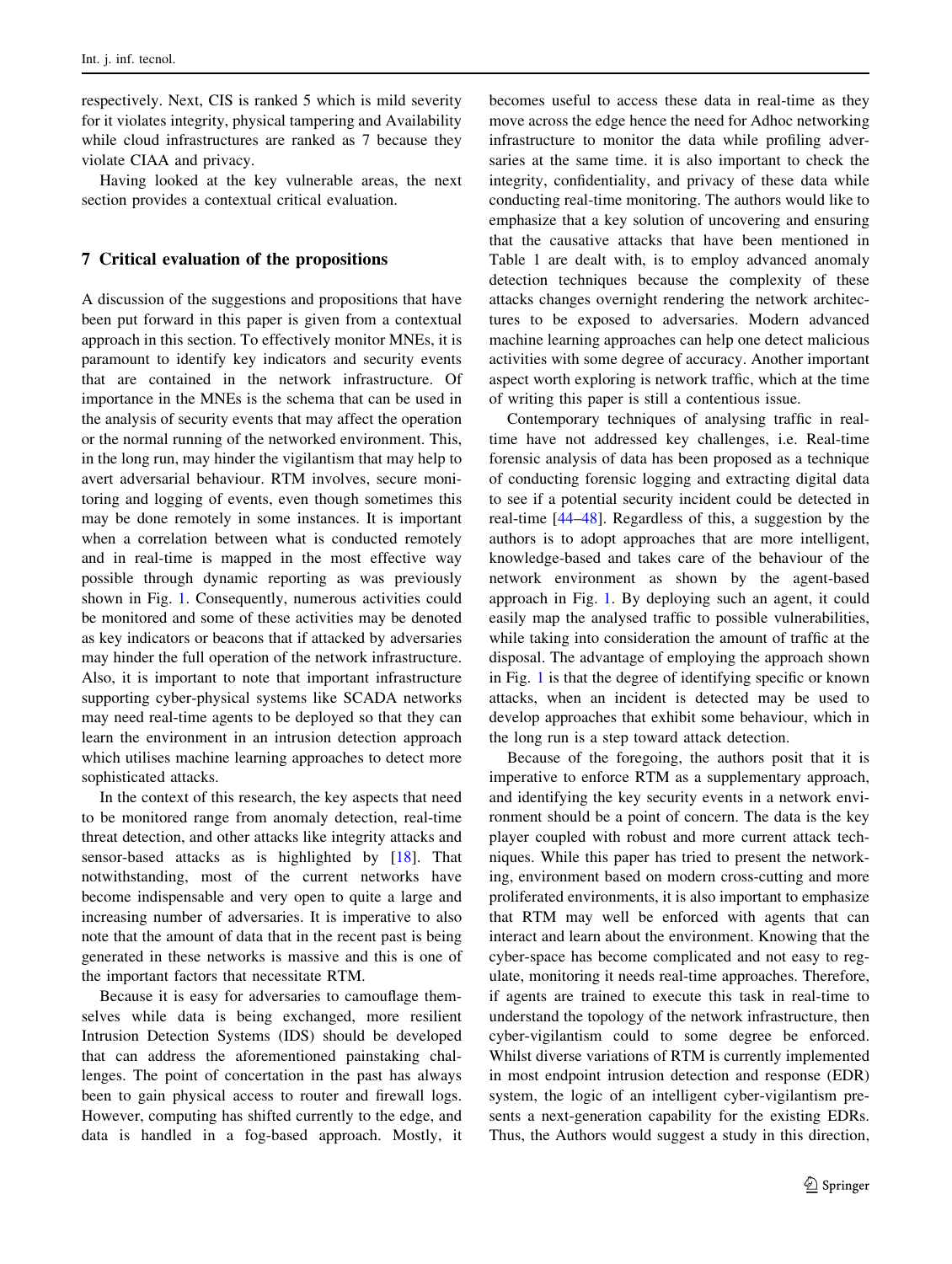<span id="page-11-0"></span>as a potential to harness the capability presented by the EDR and the intelligent cyber-vigilantism. Such a future direction should, however, not be limited to only EDR, as diverse RTM could leverage this integration.

# 8 Conclusion and future work

To this end, in addition to firewalls and virus scanners, other measures such as encoding software, data security software, content filters, port scanners, and other tools organisations need a good and comprehensive RTM approach. This paper highlighted the importance of Real-Time Monitoring as a Supplementary Security Component of vigilantism in Modern Network Environments. This, therefore, means that to enhance security in MNEs, RTM can play an important part in enhancing modern security measures. However, this paper also investigates some of the different key issues and challenges surrounding the implementation of RTM in MNEs and the key vulnerable areas. It is in the authors' opinion that this information will trigger more discussion and research into the field of Real-Time Monitoring in Modern Network Environments.

Open Access This article is licensed under a Creative Commons Attribution 4.0 International License, which permits use, sharing, adaptation, distribution and reproduction in any medium or format, as long as you give appropriate credit to the original author(s) and the source, provide a link to the Creative Commons licence, and indicate if changes were made. The images or other third party material in this article are included in the article's Creative Commons licence, unless indicated otherwise in a credit line to the material. If material is not included in the article's Creative Commons licence and your intended use is not permitted by statutory regulation or exceeds the permitted use, you will need to obtain permission directly from the copyright holder. To view a copy of this licence, visit [http://creativecommons.](http://creativecommons.org/licenses/by/4.0/) [org/licenses/by/4.0/.](http://creativecommons.org/licenses/by/4.0/)

Funding Open access funding provided by Malmö University.

### References

- 1. John H (2019). What will 2019 bring to the on-demand services economy? Available at: [https://medium.com/@jhrzic/what-will-](https://medium.com/@jhrzic/what-will-2019-bring-to-the-on-demand-services-economy-c99de54bc6a7)[2019-bring-to-the-on-demand-services-economy-c99de54bc6a7](https://medium.com/@jhrzic/what-will-2019-bring-to-the-on-demand-services-economy-c99de54bc6a7) [Accessed on 10<sup>th</sup> October 2019]
- 2. Reichenbach M (2004) New challenges in electronic payments. Book chapter appears in the book, intelligent enterprises of the 21st Century, edited by Jatinder Gupta and Sushil Sharma. Copyright © 2004, Idea Group Inc.
- 3. Adeyemi IR, Razak SA, Azhan NAN (2013) A review of current research in network forensic analysis. Int J Digit Crime Foren 5(1):1–26
- 4. Roy W., (2013) What is a network? Avaialable at: [https://fcit.usf.](https://fcit.usf.edu/network/chap1/chap1.htm) [edu/network/chap1/chap1.htm](https://fcit.usf.edu/network/chap1/chap1.htm) [Accessed on 10th October 2019]
- 5. Justin B (2019) How to gain security visibility into a modern environment. Available at: [https://blog.rapid7.com/2019/03/27/](https://blog.rapid7.com/2019/03/27/how-to-gain-security-visibility-into-a-modern-environment/)

[how-to-gain-security-visibility-into-a-modern-environment/](https://blog.rapid7.com/2019/03/27/how-to-gain-security-visibility-into-a-modern-environment/) [Accessed on 10th October 2019]

- 6. Taylor H (2018) What are cyber threats. Available at: [https://](https://preyproject.com/blog/en/what-are-cyber-threats-how-they-affect-you-what-to-do-about-them/) [preyproject.com/blog/en/what-are-cyber-threats-how-they-affect](https://preyproject.com/blog/en/what-are-cyber-threats-how-they-affect-you-what-to-do-about-them/)[you-what-to-do-about-them/](https://preyproject.com/blog/en/what-are-cyber-threats-how-they-affect-you-what-to-do-about-them/) [Accessed on 30th August 2019]
- 7. Karie NM, Nor Masri Sahri (2019) Real time monitoring of cyber security threats: a state of the art. (in Press - CRC Horizon Scan Report 2019)
- 8. Webroot (2019) Types of computer security threats and how to avoid them. Available at: [https://www.webroot.com/au/en/](https://www.webroot.com/au/en/resources/tips-articles/computer-security-threats) [resources/tips-articles/computer-security-threats](https://www.webroot.com/au/en/resources/tips-articles/computer-security-threats) [Accessed on 2nd September 2019]
- 9. Malwarebytes (2019) Cryptojacking. Available at: [https://www.](https://www.malwarebytes.com/cryptojacking/) [malwarebytes.com/cryptojacking/](https://www.malwarebytes.com/cryptojacking/) [Accessed on 6th September 2019]
- 10. Singh A, Ikuesan AR, Venter HS (2019) Digital forensic readiness framework for ransomware investigation. In: Breitinger F, Baggili I (eds) Lecture notes of the institute for computer sciences, social-informatics and telecommunications engineering, LNICST. Springer International Publishing, Cham, pp 91–105
- 11. Singh A, Adeyemi I, Hein V (2019b) A context-aware trigger mechanism for ransomware forensics. In: 14th international conference on cyber warfare and security, ICCWS 2019, 629–38.
- 12. Gartner, Inc (2018) Gartner forecasts worldwide information security spending to exceed \$124 Billion in 2019. Available at: [https://www.gartner.com/en/newsroom/press-releases/2018-08-](https://www.gartner.com/en/newsroom/press-releases/2018-08-15-gartner-forecasts-worldwide-information-security-spending-to-exceed-124-bilManageEngine) [15-gartner-forecasts-worldwide-information-security-spending](https://www.gartner.com/en/newsroom/press-releases/2018-08-15-gartner-forecasts-worldwide-information-security-spending-to-exceed-124-bilManageEngine)[to-exceed-124-bilManageEngine,](https://www.gartner.com/en/newsroom/press-releases/2018-08-15-gartner-forecasts-worldwide-information-security-spending-to-exceed-124-bilManageEngine) (2019). lion-in-2019 [Accessed on 4th September 2019]
- 13. Newman LH (2018) Github survived the biggest DDoS attack ever recorded, November 2018. [Online]. Available: [https://](https://www.wired.com/story/github-ddos-memcached/) [www.wired.com/story/github-ddos-memcached/](https://www.wired.com/story/github-ddos-memcached/) [Accessed on 16th September 2019]
- 14. Scheuermann JE (2017) Cyber-physical attacks on critical infrastructure: what's keeping your insurer awake at night? Available at: [http://www.klgates.com/cyber-physical-attacks-on](http://www.klgates.com/cyber-physical-attacks-on-critical-infrastructure--whats-keeping-your-insurer-awake-at-night-01-24-2017/)[critical-infrastructure–whats-keeping-your-insurer-awake-at](http://www.klgates.com/cyber-physical-attacks-on-critical-infrastructure--whats-keeping-your-insurer-awake-at-night-01-24-2017/)[night-01-24-2017/](http://www.klgates.com/cyber-physical-attacks-on-critical-infrastructure--whats-keeping-your-insurer-awake-at-night-01-24-2017/) [Accessed on 9th September 2019]
- 15. Paloalto (2019) What is an endpoint? Available at: [https://www.](https://www.paloaltonetworks.com/cyberpedia/what-is-an-endpoint) [paloaltonetworks.com/cyberpedia/what-is-an-endpoint](https://www.paloaltonetworks.com/cyberpedia/what-is-an-endpoint) [Accessed on 10th September 2019]
- 16. Secureworks (2019) 2019 Endpoint guide: threats, security, management, and protection. Available at: [https://www.secure](https://www.secureworks.com/blog/endpoint-security-guide-management-protection-detection) [works.com/blog/endpoint-security-guide-management-protec](https://www.secureworks.com/blog/endpoint-security-guide-management-protection-detection) [tion-detection](https://www.secureworks.com/blog/endpoint-security-guide-management-protection-detection) [Accessed on 10th September 2019]
- 17. Robinson S (2019) Smart home attacks are a reality, even as the smart home market soars. Available at: [https://www.cisco.com/c/](https://www.cisco.com/c/en/us/solutions/internet-of-things/smart-home-attacks.html) [en/us/solutions/internet-of-things/smart-home-attacks.html](https://www.cisco.com/c/en/us/solutions/internet-of-things/smart-home-attacks.html) [Accessed on 10th September 2019]
- 18. Kebande VR, Bugeja J, Persson JA (2019) Internet of threats introspection in dynamic intelligent virtual sensing. In: 9th Conference on Internet of Things, Bilbao, Spain.
- 19. Cengage (2019) Real–time monitoring and reporting. Available at: [https://www.encyclopedia.com/environment/energy-govern](https://www.encyclopedia.com/environment/energy-government-and-defense-magazines/real-time-monitoring-and-reporting) [ment-and-defense-magazines/real-time-monitoring-and-reporting](https://www.encyclopedia.com/environment/energy-government-and-defense-magazines/real-time-monitoring-and-reporting) [Accessed on 11th October 2019]
- 20. Rouse M (2017) Real-time monitoring. Available at: [https://](https://whatis.techtarget.com/definition/real-time-monitoring) [whatis.techtarget.com/definition/real-time-monitoring](https://whatis.techtarget.com/definition/real-time-monitoring) [Accessed on 11th October 2019]
- 21. ManageEngine (2019) Real-time network monitoring. Available at: [https://www.manageengine.com/network-monitoring/real](https://www.manageengine.com/network-monitoring/real-time-network-monitoring.html)[time-network-monitoring.html](https://www.manageengine.com/network-monitoring/real-time-network-monitoring.html) [Accessed on 11th October 2019]
- 22. Kurt B, Zeydan E, Yabas U, Karatepe I, Karabulut Kurt G, Cemgil A (2016) A network monitoring system for high speed network traffic: 1–3. [https://doi.org/10.1109/SAHCN.2016.](https://doi.org/10.1109/SAHCN.2016.7732965) [7732965](https://doi.org/10.1109/SAHCN.2016.7732965).